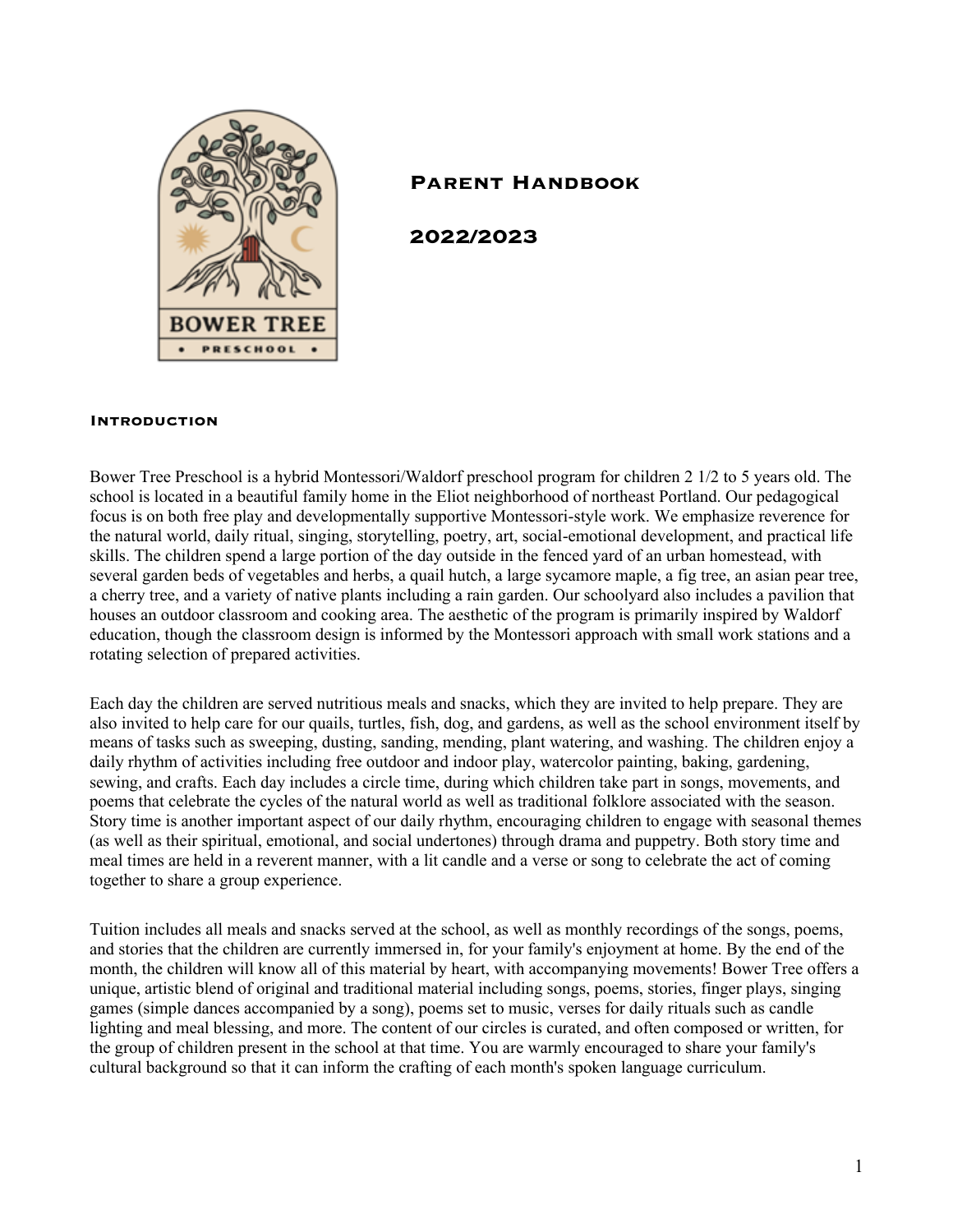The children at Bower Tree are surrounded by natural materials, age-appropriate tools, simple toys, and opportunities for rich and varied sensory experience. We believe that play is the true work of childhood, and also that play and work need not be strictly differentiated. We strive to blur the line between the two, encouraging and modeling mindful, joyful engagement with the life of the home and with the world of which we are a part. During lengthy play/work periods, children are given the opportunity to move naturally among freely chosen tasks, play, art, Montessori-style lessons and activities, small group gatherings, and a weekly rhythm of activities. Throughout our time together, in the context of both work and play (as well as all other parts of our day), children are encouraged toward an awareness of themselves as part of a sacred web of interdependent relationships.

#### **Rhythms**

Children live in a world of rhythm: the rhythm of the breath in their bodies, the rhythm of waking and sleeping each day, the rhythm of the world around them as the seasons change. Children flourish when their lives move to a rhythm as well, and they find comfort in the routine of daily activities.

With this in mind, our program follows a daily and weekly rhythm of activities. Each school day includes its own special activity that happens during free play: crafting on Monday, baking on Tuesday, watercolor painting on Wednesday, and cleaning (care of the environment) on Thursday. Special attention is also given to transitioning between different parts of the day. Transitions are signaled with songs or musical phrases, and plenty of time is allowed for them so that they can proceed at a gentle, unhurried pace. Each month is differentiated by its own selection of circle songs/poems and its own story, which all tie into an overarching theme related to the rhythms of nature and traditions related to that time of year, connecting the child's daily classroom experience with the cycles of the greater world.

### *Daily Rhythm*

- 8:30 8:40 Drop offs, greetings, hand washing, helping to set the table, prepare breakfast, make tea
- 8:40 9:00 Breakfast, morning sharing, finger plays & rhymes, read aloud
- 9:00 9:15 Clean up breakfast table, transition to circle time
- 9:15 9:30 Circle time (indoor or outdoor)
- 9:30 10:15 Morning work and play period, morning snack, individual & group activities (indoor or outdoor)

10:15 – 10:30 Clean up and transition to outside if not outside already

10:30- 11:45 Outdoor play and lunch prep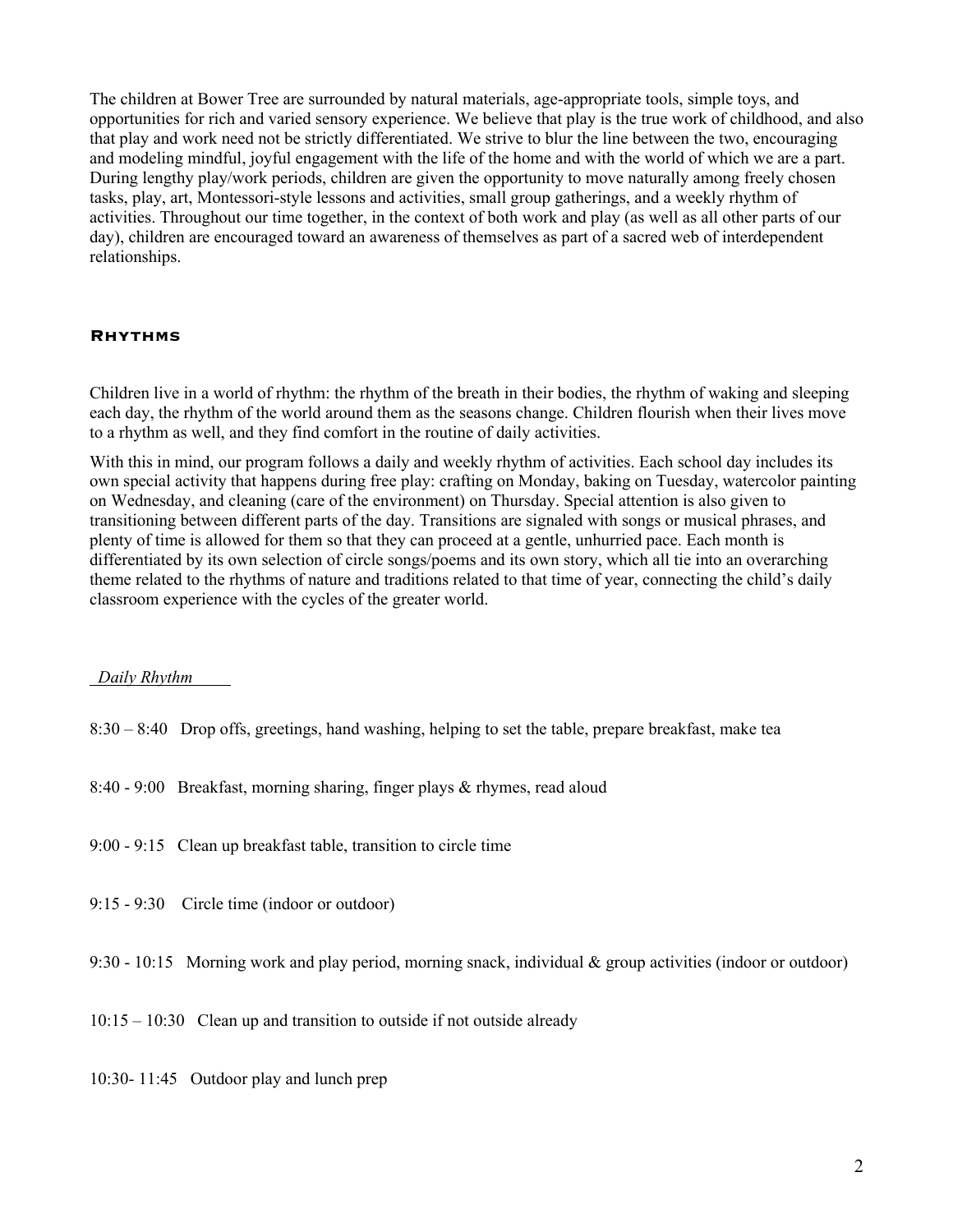- 12:00 12:30 Handwashing & Lunch
- 12:30 12:40 Lunch cleanup and pickup for half day children

| $12:40 - 1:00$ | Story time / self-care (hair brushing, face washing, foot baths) / quiet activities on mats |
|----------------|---------------------------------------------------------------------------------------------|
| $1:00 - 2:00$  | Rest time for full day children                                                             |
| $2:00 - 2:50$  | Afternoon play and work period; afternoon snack / tea time                                  |
| $2:50 - 3:00$  | Clean up, pickup for full day children                                                      |

#### *Weekly Rhythm (group activities offered during free play/work time)*

### **Monday: crafting day**

We engage in a variety of activities that involve making things with the hands, as well as developing fine motor skills, hand strength, and hand-eye coordination: bead stringing, sewing, wet felting, finger knitting, working with wood or beeswax or clay, or crafting with other natural materials such as twigs, pine cones, and leaves.

#### **Tuesday: baking day**

We make bread as a class to eat during lunch and take home to families. Occasionally we will have a special baking or cooking project on Tuesday instead of breadmaking.

#### **Wednesday: painting day**

Using the wet-on-wet watercolor technique and high-quality materials, children will explore one or two colors at a time to dive deep into sensory appreciation of color, water, and thick paper.

#### **Thursday: washing day**

Our activity on Thursday is cloth washing (or stuffie washing) using wash boards and bar soap, plus a smattering of other "care of the environment" activities from Montessori such as dusting, plant care, table washing, window washing, and floor washing. This is an opportunity to mindfully close the week by showing care for our classroom and having a sensory experience of cleansing.

#### *Beginning the Day*

What happens during our school day is affected by how the day begins for your child. By keeping mornings as consistent as possible, you are helping your child prepare for a day of learning and activity. We ask that children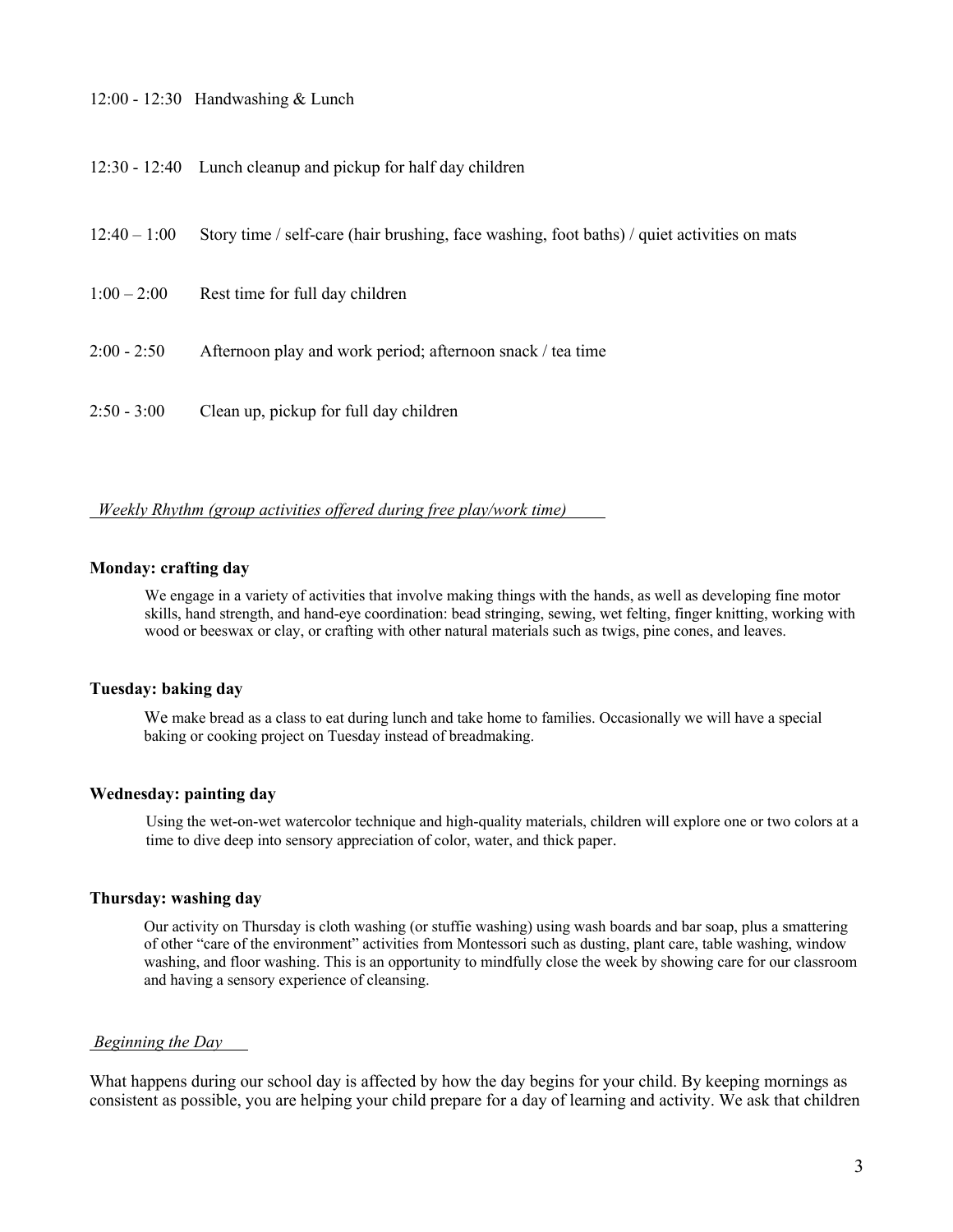not be exposed to electronic media in the morning before arrival. The morning meal will be served at about 8:45am, so please plan accordingly. And most important of all, children need to be dressed for the weather!

## *Morning Arrival*

Drop off time is from 8:30 - 8:40 AM. Please plan to arrive on time. **If you arrive early, please refrain from knocking until 8:30 and wait until the teacher comes to let you in**. If a late arrival is necessary, we appreciate you letting us know via text message (503-201-5469). To report an absence the day of, if earlier notification is not possible, please call or text as soon as you can to let us know that your child won't be attending.

Morning transitions can be tricky, but a warm and brief goodbye is almost always best! We will contact you if your child is having extended trouble adjusting to being at school after you leave, but usually children are right as rain after just a few minutes.

Please refrain from bringing home toys to school, as they can cause conflict and confusion. Bower Tree is not responsible for toys brought from home that are then lost or damaged. Children are, however, encouraged to bring in a found natural object for show and tell!

## *Afternoon Departure*

At pick up time, please bring home all of the belongings that came to school that day. We will do our utmost to gather all of the children's things at the front door and have everything ready to go, but it is your responsibility to take your child's belongings home. Wet or dirty clothes will be placed in a bag for laundering at home and should be replaced with clean clothes the next school day to keep in your child's cubby at school. Also make sure to check your child's mail box for finished art or other school mail. Please arrive on time for pick up, and let us know via text message if you are going to be more than five minutes late. **Beginning at 10 minutes after your child's scheduled pick up time, a late fee of \$1 per minute will be charged.**

## *School Meals*

Food is a very important part of the Bower Tree program. We will work together each day to prepare an organic, whole foods morning meal, morning snack, lunch, and afternoon snack. Morning snack will be largely prepared and served by the children using provided ingredients. We will follow a meal rhythm each week, according to a menu that will occasionally shift based on season, ingredient availability, and the children's response to the food. Certain things will remain consistent throughout the school year, such as eating homemade bread on Tuesdays. On a seasonal basis, you will be asked to send your child to school with an optional donation of a fruit or vegetable to supplement our meals and snacks (such as a vegetable for soup, or a fruit for fruit salad). It is delightful for the children to prepare the ingredients they have brought to school, and to see them in the finished dish! We take time to discuss the produce that children bring, where food comes from, and how it is grown or prepared. As much as possible, we engage with that process ourselves-- by growing a small patch of wheat in the backyard, for instance, then threshing and grinding it in August. We grow herbs, salad greens, broccoli, and a few other annual vegetables. We also emphasize the value of bravely trying new foods. On Tuesdays, we offer the children a "tasting platter" for morning snack, including familiar snack staples such as crackers and apples along with some foods that the children may not have tried before: smoked sardines, arugula, capers, starfruit, different kinds of olives, and more!

Occasionally, the children will be invited to engage in a special food preparation activity such as making butter, pie, pickled vegetables, lemonade, or gingerbread.

Moderate food allergies and vegetarian diets can be accommodated, though if accommodating your child's diet raises the school's food costs significantly then you may be asked to pay a small monthly fee to help cover the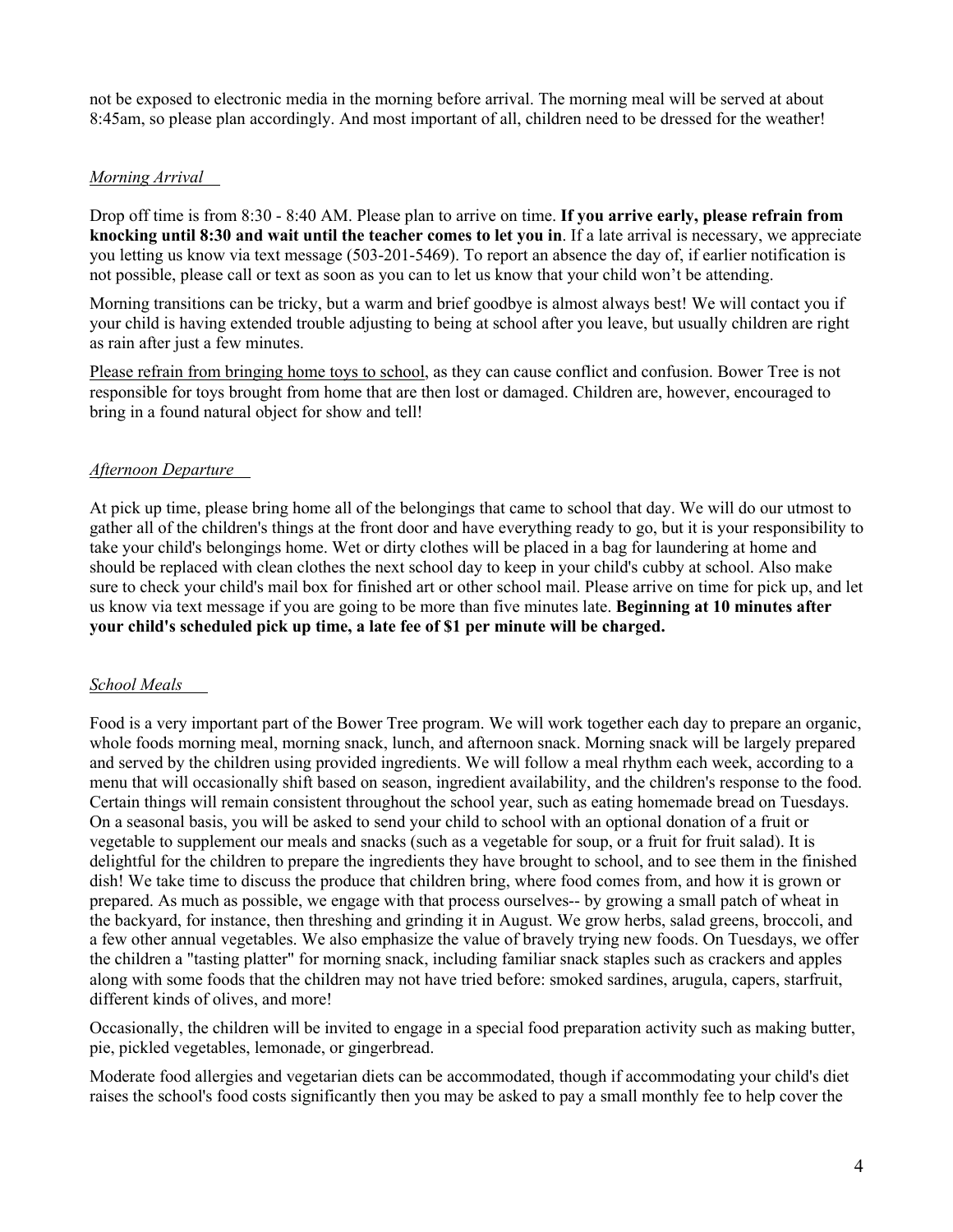difference. Since Bower Tree is located in a family home, please note that we do not maintain a kosher kitchen and we cannot change the food preparation environment to eliminate all traces of wheat, nuts and dairy.

Our approach to cooking, nutrition, and food ethics is informed in part by *Nourishing Traditions* by Sally Fallon and *Full Moon Feast* by Jessica Prentice.

#### **Clothing**

Preschool is a place of hard work and active play. We play and work outside in all weather except the most extreme, so be sure your child is prepared to play in wind, rain, snow, and sun! Please do your best to send clothing that is:

- Appropriate for the weather (warm clothes in cold weather including hats and mittens/gloves; sun hats and light clothing in hot weather)
- Easy to move in and take off / put on
- Able to withstand dirt, paint, water, etc.
- Layered for changeable weather
- *-* Free from commercial images

We will keep at least one extra set of clothing on site for each child. We ask that the following items be **labeled with your child's name or initials** and sent with them on the first day of school to be kept in their cubby (additional pairs of underwear and pants are welcome if your child sometimes has multiple toileting accidents per day):

- Two pairs of socks
- Two pairs of underwear
- A shirt or dress
- Pants, leggings, or shorts (based on season)

If you would like your child to wear a special sunscreen or topical cream please apply it before sending your child to school that day and make arrangements with the teacher if reapplication is needed. Please also write your chosen sunscreen or topical cream on the topical cream permission form. Sunscreen will be provided and applied for all children if there will be time spent in the sun during school, as per licensing requirements. The type of sunscreen provided is listed on the topical cream permission form.

**We ask that you provide rain gear for your child's use at school during the wet season,** to be kept at school during that time in case of unexpected rain**.** Please label all rain gear with your child's name or initials. Rain gear includes waterproof boots and a rain suit, or hooded raincoat plus rain pants. On chilly days, children should always arrive at school with a warm hat and mittens/gloves, plus a scarf if needed. Weather-appropriate clothing will be a very important factor in your child's enjoyment of our program. We will have a few extra items on hand, such as mittens and hats, but not enough for everyone-- so please plan to dress your child in everything they will need to stay comfortable.

#### **Media**

Our children live in a world saturated with media and commercialization. We believe that children need space and time away from the fast-paced, media-driven world. We encourage all parents to minimize their child's screen time and we ask that children not watch television or interact with a screen before they come to school in the mornings. Additionally, we ask that send your child to school with clothing and belongings that are free of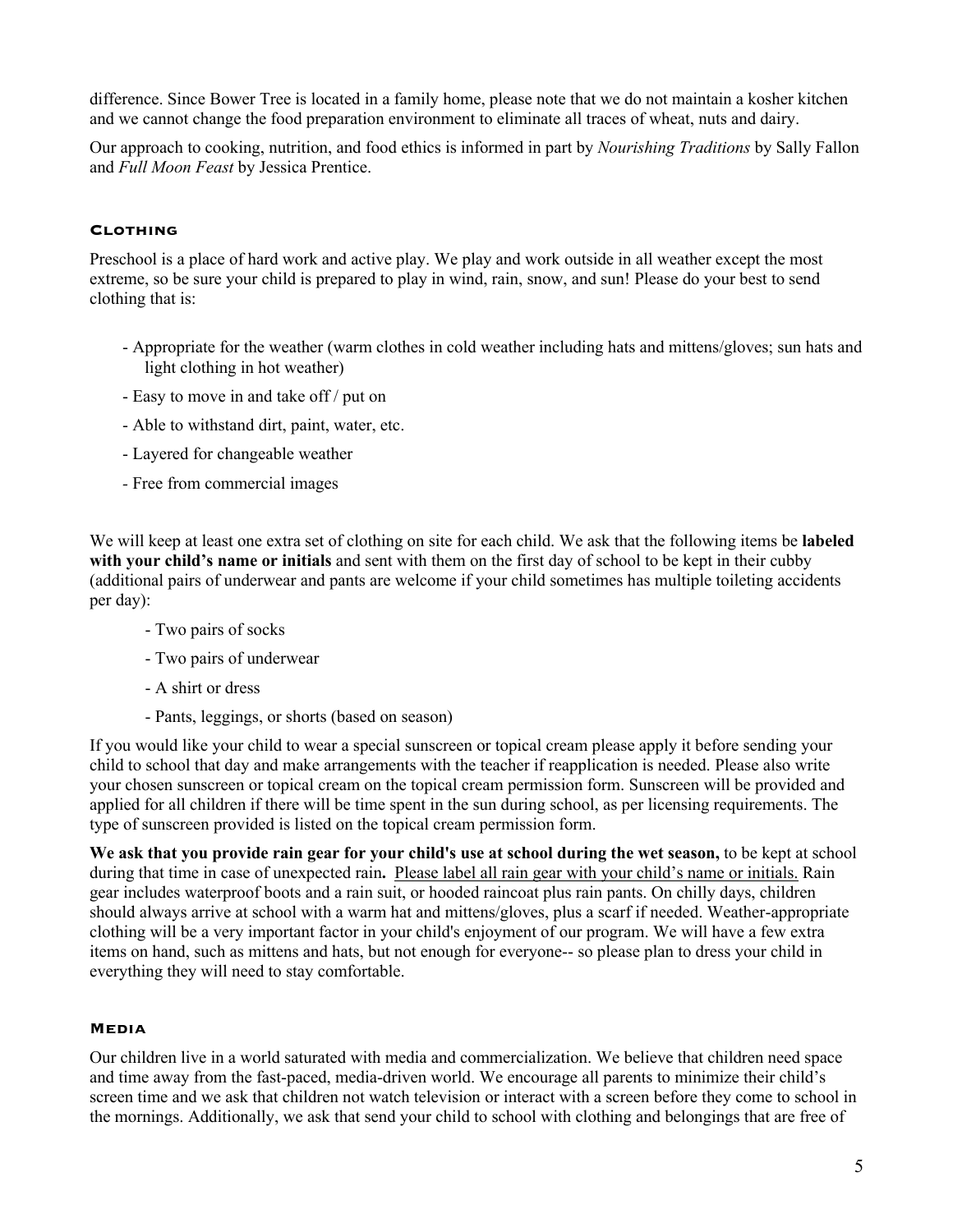commercial images. Please try to observe this dress code as much as possible, but know that children will not be shamed, forced to change clothes, or sent home if they do come to school wearing media images. We believe above all in creating an environment in which children feel safe, accepted, and loved.

#### **Health & Safety**

Your child's health is extremely important to us. After all, we soon come to love them too! We look forward to working with you as a team to help your little loved one thrive and grow. Of course, during this sometimes rocky adventure of life on earth, there will be times when your child is not in the best of health. As parents, you know your child better than we do and can recognize when they appear ill. Our lively day is not an appropriate environment for a sick child, and children should stay home and rest if they are not well. During the pandemic, we also ask that everyone in the school community do their part to prevent the spread of COVID-19. Please review the following policies carefully.

#### General Sick Policy (may be overridden by COVID-19 policy):

Children must be symptom-free for at least 24 hours of the following before returning to care:

-Fever (temperature above 100.4); see COVID-19 policy below -Vomiting -Diarrhea -Unusual yellow color to skin or eyes -Pink or crusty eye(s) -Skin or eye lesions or rash that is severe, weeping, or pus-filled -Stiff neck and headache with one or more of the above symptoms -Complaints of severe pain -Head lice

If a child becomes begins exhibiting any of these symptoms during the school day, they will be separated from the other children. The teacher will then call the parents and request that they pick up their child from school as soon as possible.

### **COVID-19 Policy**—*subject to revision based on guidance from CDC and OCC*

If your child develops any of the below symptoms, please keep them at home until they have received a negative COVID test result **and** until 24 hours after cough resolves and child is fever-free.

- Fever (temperature above 100.4)

- Unusual cough

- Shortness of breath/difficulty breathing
- Extreme fatigue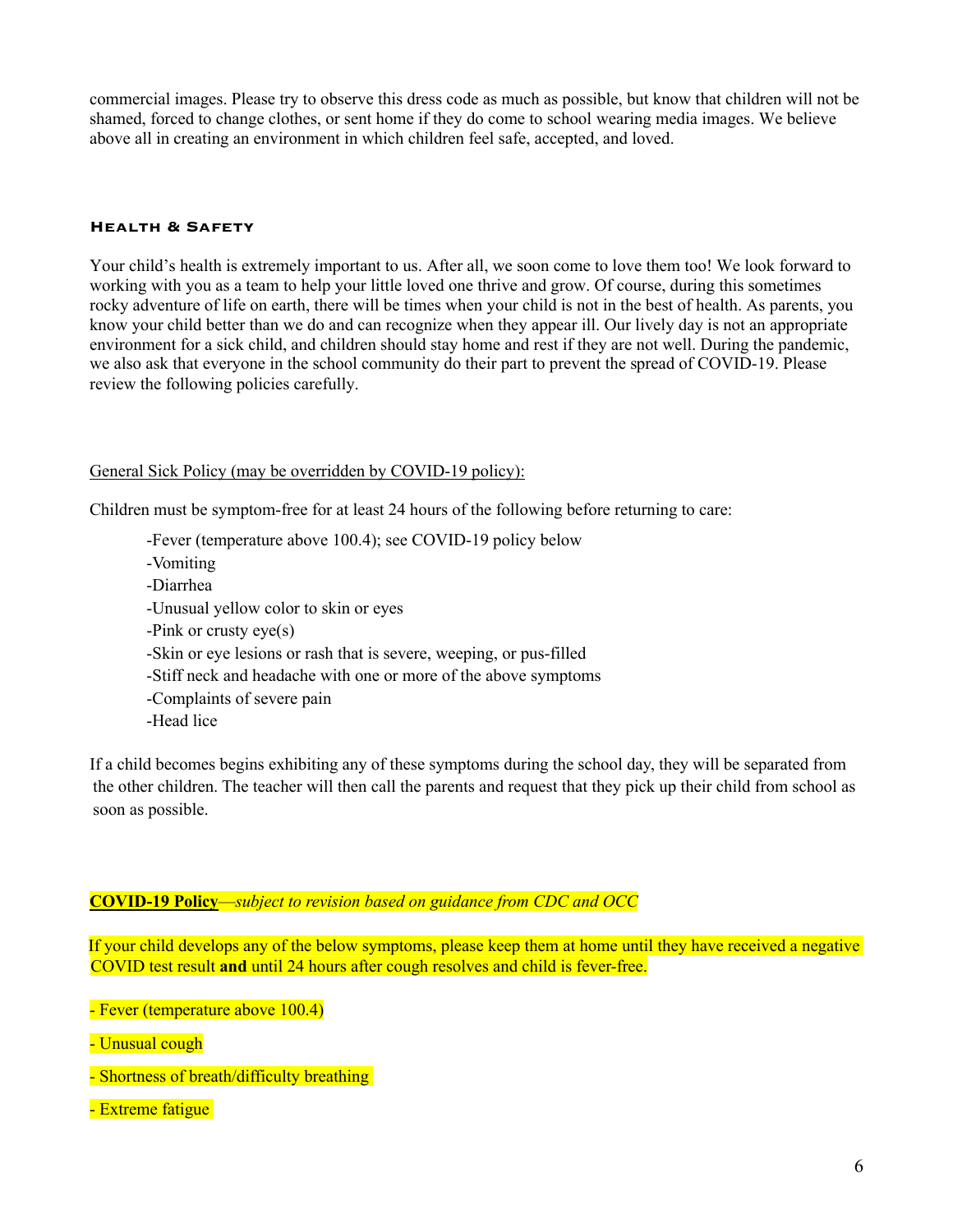### - Loss of taste/smell

In the event of a positive COVID-19 test result, or if your child has been exposed to a confirmed case of COVID-19, please confer with the provider and keep your child at home for a ten-day quarantine period. Bower Tree Preschool is required to notify the Local Public Health Authority (LPHA) of any confirmed COVID-19 cases among children attending the school. If the provider or a member of the provider's immediate family is exposed to a confirmed case of COVID-19, the school will close for a 10-day quarantine period. Each family will be granted two school weeks of tuition-free days (twice the number of days their child attends school in a week) to be applied in the event of a required quarantine. Families are required to notify the provider that they wish to apply these tuition-free days, which will then be deducted from the following month's invoice.

Regarding symptoms of illness in children during the pandemic, Bower Tree Preschool will follow the exclusion

summary chart provided by the Early Learning Division of the Oregon Department of Education (see below):



### Food Safety

The teacher carries a current Oregon food handler's card, and all food for the children is prepared according to these safety guidelines. Substitute teachers are also required to carry this certification. Our tap water has been tested for lead by the Portland Water Bureau and was found to be safe for children to drink. The results of this lead test are posted on the bulletin board by the sign-in area for parents to view.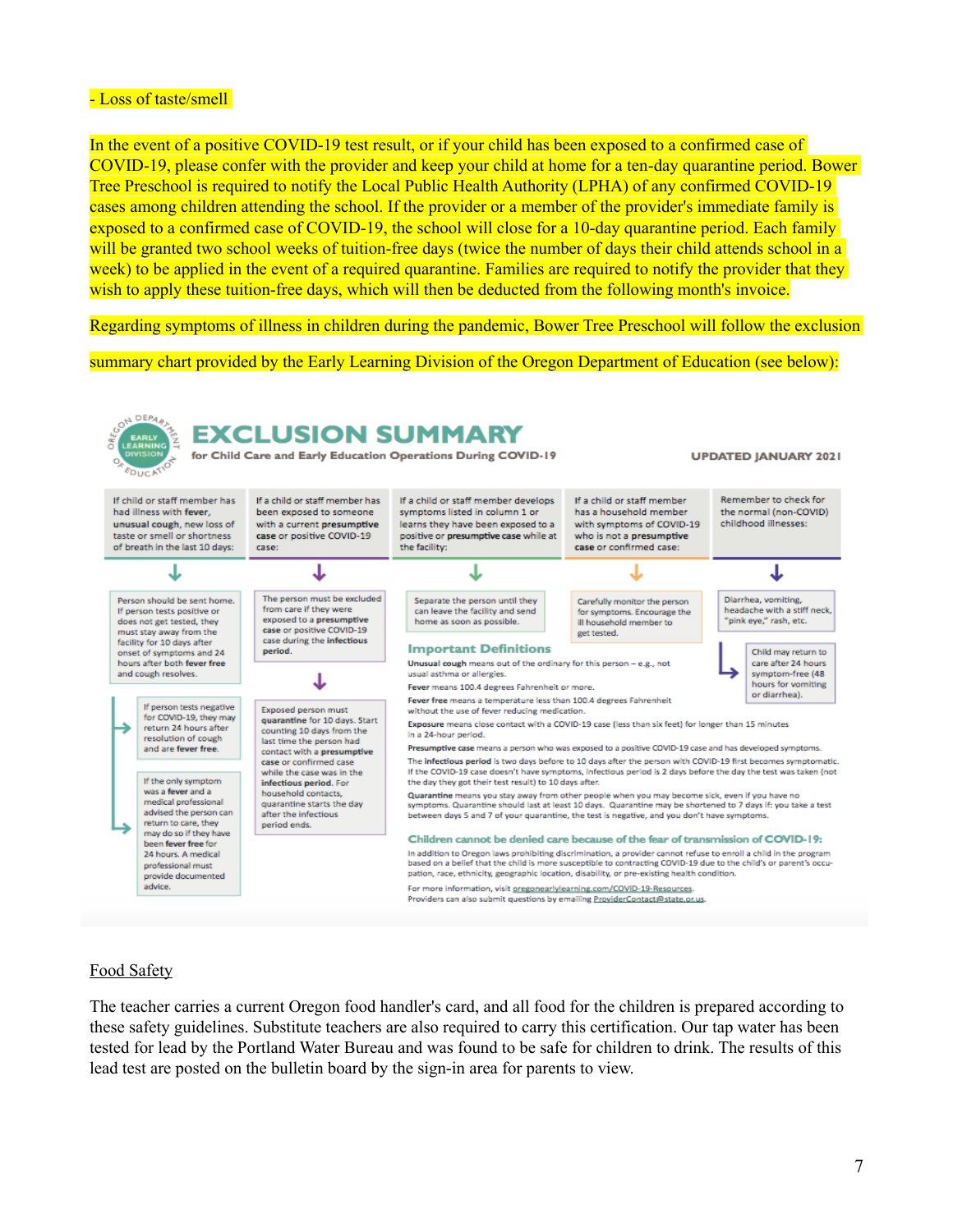### Physical Safety

The vast majority of injuries at preschool are minor, such as splinters, scrapes, scratches, and bruises. These minor injuries are treated with band-aids, soothing words, snuggles, ice packs, and a visit from the healing basket. The children will become familiar with the healing basket, which contains some beautiful stones to hold (a different kind for each ailment, including missing one's family), the healing feather (to gently sweep away the pain and worry), and Bongo the healing monkey, a favorite toy from my own childhood. Children are encouraged to bring the healing basket to another child who is in distress. Bower Tree also has a fully stocked first aid kit on site, for adult use, which will be brought along on neighborhood walks.

Bower Tree adheres to the safety rules published by the state for the regulation of licensed child care homes. As per licensing requirements and our wish to protect the children from harm, we eliminate hazards from the school environment as soon as they become apparent. It is important to note, however, that we differentiate between hazards and risks. A hazard, in this context, is defined as a danger that the child may not see or be aware of (such as a downed wire, broken glass, or a structure with a wobbly support) whereas a risk is defined as something that the child can see, assess, and decide whether or not to engage in (such as climbing a tree, picking up a spiny chestnut hull, walking a balance beam, or moving a log). In order to support children in learning to assess danger, and thereby decrease their chances of serious injury in the long term, children *are* allowed to take risks such as climbing and jumping and going barefoot (in warm weather)-- with reasonable safety limits imposed, such as the height to which they are allowed to climb and areas where they are not allowed to run (due to surfaces or hard corners). Children are also allowed to use age-appropriate tools with supervision, such as wavybladed vegetable choppers, manual drills (augurs), hammers and nails, or small saws, if the teacher feels that they can handle the tools safely. These practices are based on the teacher's experience in established, licensed Montessori and Waldorf schools as well as on her professional training. Appropriate protections such as goggles, cut gloves, or work gloves will be provided.

If your child incurs a moderate injury such as a cut or a hard bump to the head, you will be notified via text during the school day, in person at pickup, or in an email after school. You may also be notified of mild injuries, at pickup or in an email, if the provider feels that the information would be helpful to you. In the unlikely event that a child incurs a severe injury at school, the child's parents will be notified as soon as any necessary immediate action has been taken. Both adults residing in the home carry current certification in pediatric first aid and CPR, and will apply that training when necessary. Any substitute teachers will carry the same certification. If needed, an ambulance will be called to transport a child to Legacy Emanuel Medical Center or Providence Portland Medical Center. Bower Tree Family LLC carries general liability insurance for child care, and parents are asked to sign a general liability waiver before their child's first day of school.

#### Emergency Procedures

In the event of a fire, earthquake, or other emergency requiring evacuation, the provider will follow the emergency plan outlined in the handout "Evacuation Plan" provided to parents at the beginning of the school year. Detailed emergency procedures are as follows:

In the event of an emergency, I will notify parents via text message as soon as I have taken steps to ensure the children's safety.

If the school phone (503-201-5469) is not working, you may contact:

Zachary Wheeler: 971-235-6647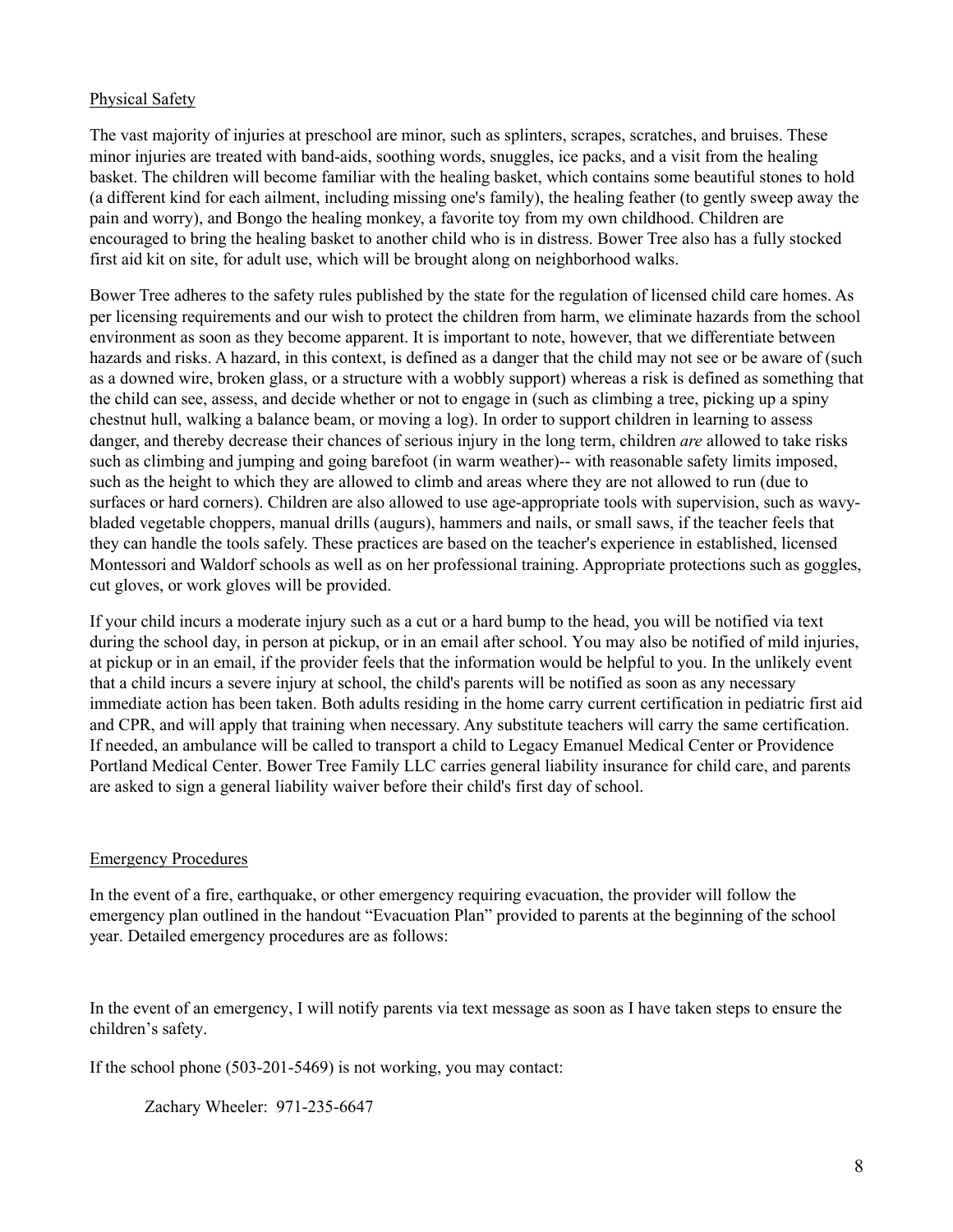In the event of an earthquake, we will take the following steps:

Direct children to "DROP, COVER, and HOLD," and remain that way until the earth stops moving, staying away from windows and furniture that may tip over. (Tall, heavy items have been secured to the wall.) We will take cover under the sturdy dining table.

- If we need to evacuate after a major earthquake:
	- o Gather children at the front door or back gate (depending on whether we are inside or outside when the earthquake occurs), using a call-and-response chant that we will practice.
	- o Make sure that all children are present.
	- o Walk 0.4 miles to the nearest BEECN (Basic Earthquake Evacuation Communication Node), Irvington Elementary School field, at 1320 NE Brazee. Children will have practiced this walk during school hours as part of emergency preparedness procedures, including walking hand-in-hand with a buddy and safely crossing neighborhood streets.
	- o Notify parents via text message to begin the reunification of children with families.

I will stay with the children in the event of an emergency until they are reunified with their families. In the event of an evacuation, I will bring the following supplies in an emergency bag that has been prepared ahead of time:

- First aid kit
- Water bottles
- Non-perishable food
- Wet wipes

Our attendance sheet and emergency cards are located in a cabinet near the front door and will be brought with us during an emergency.

In the event of a house fire, we will take the following steps:

- If the fire requires evacuation (cannot easily be put out with the fire extinguisher kept in the kitchen), evaluate evacuation routes.
- Gather children at the back door (or front door, depending on the location of the fire) and get emergency bag and emergency cards.
- Make sure that all children are present.
- Evacuate children into the backyard or onto the front sidewalk, depending on the location of the fire.
- Check for injury
- Call 911
- Begin reunification procedure, or if necessary due to the area around the school being unsafe, walk with the children to Irvington Elementary School field at 1320 NE Brazee to be reunified with families there.

If we need to shelter in place or lock down the facility, we will take the following steps:

- Make sure that all doors are locked
- Close curtains
- Turn off all lights
- In the case of an intruder, block door from the inside using furniture
- Get emergency bag and gather children in the nap room, sitting on the floor
- Provide books to keep the children quiet
- Call 911
- Communicate via cell phone as needed
- Keep the children together in the nap room until environment is safe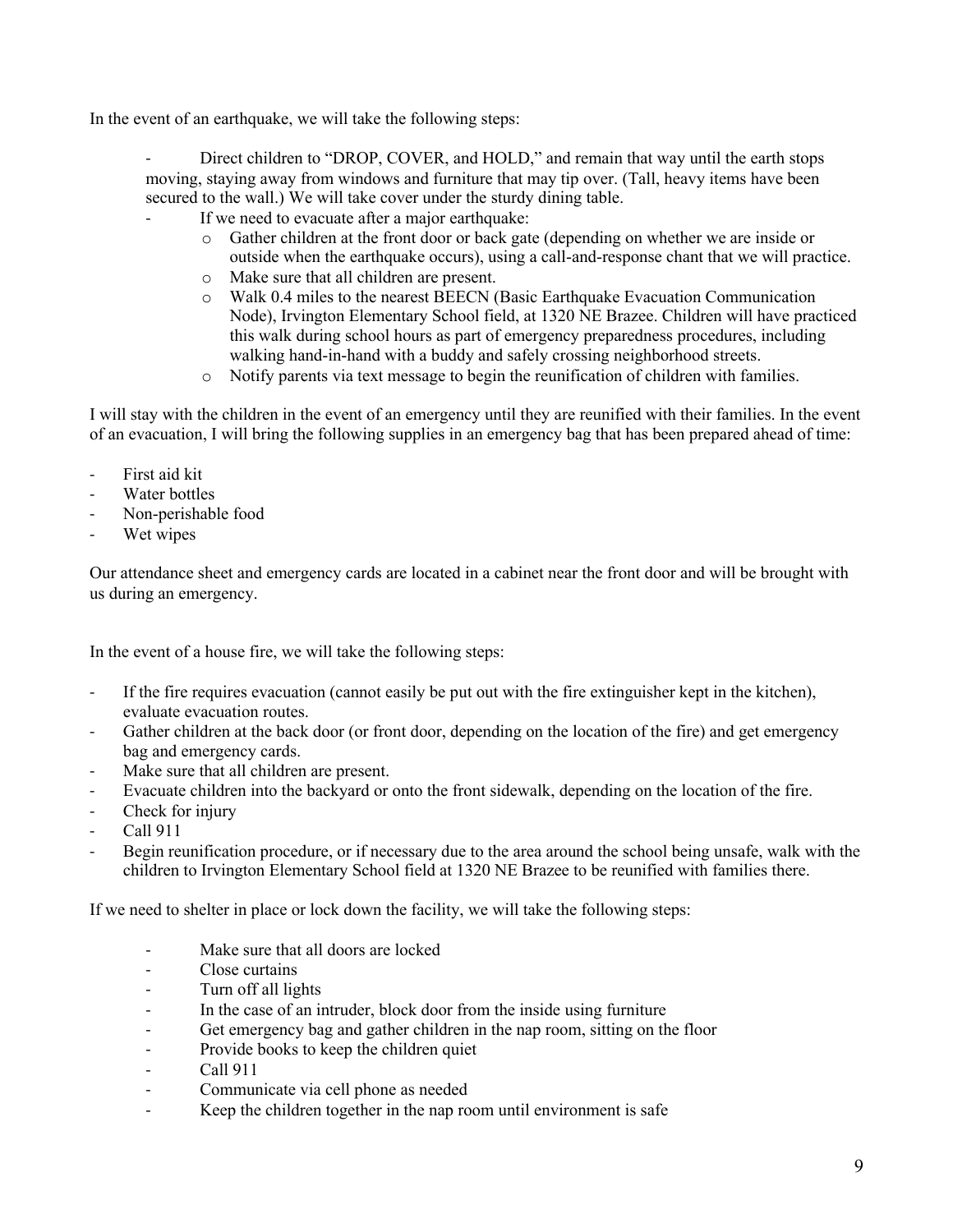### Interpersonal Safety

All providers offering care at Bower Tree Preschool, as well as all adults residing in the home, are required to be enrolled in the Oregon Central Background Registry (CBR). Bower Tree Preschool will ensure that individuals on the child care premises who are not enrolled in the CBR or who are only provisionally enrolled, such as visitors or volunteers, will not have unsupervised access to children at any time. Assistant teachers or visitors who are not fully enrolled in the CBR will remain under the direct supervision of the lead teacher when they are in the same space as the children. Visitors to the school will be required to sign in and out on the daily attendance sheet, which is visible to parents. Unscheduled visitors will not be allowed in the home, with the exception of drop-in visits from USDA inspectors and state licensors.

The adults residing at the Bower Tree Preschool location are Caitlyn Conover Moe (provider) and Zachary Robert Boyer Wheeler (provider's husband). Both are enrolled in the CBR.

To verify that an individual is enrolled in the CBR, you may call the Office of Child Care at 1-800-556-6616.

#### **Business details**

Bower Tree Preschool is a DBA of Bower Tree Family LLC, and we are licensed by the state of Oregon as a Registered Family Child Care Home. Our license number is RF536679 and our EIN is 85-2689992. We will soon be changing our license to a Certified Family Child Care Home license.

To register a complaint against Bower Tree Preschool regarding adherence to licensing requirements, you may call the Office of Child Care's Central Office at 1-800-556-6616. You will speak to a compliance specialist who will take your information and refer it to a local child care licensing specialist to follow up on.

#### **Communication**

Respectful, open communication is essential to the success of our program. We believe in treating every child and parent with reverence, respect, and curiosity, and we strive to demonstrate this belief in how we communicate with our school community. To facilitate good communication, the Bower Tree Preschool program includes the following:

- **-Weekly updates** posted every weekend on the password-protected parent portal of the web site. The update including a written summary of our week, a gallery of new photos, and video snippets.
- **-Monthly recordings** of the current spoken language curriculum (songs, poems, stories, etc.) will be made available on the parent portal each month for your enjoyment at home.
- **-Parent-teacher conferences** are scheduled in January to take place during February (about halfway through the school year). These provide an opportunity for sharing impressions, concerns, questions, and observations of your child's development. However, you are welcome to request an additional parentteacher conference earlier in the year. We always welcome communication from you about your child, including information about significant changes in your child's life. Please do not hesitate to reach out via email to schedule a time for an in-person meeting or zoom/telephone conversation if the need arises.
- -We rely heavily on **email communication**. If you do not have daily access to email please let us know and we will plan to communicate last-minute announcements and changes to you by phone.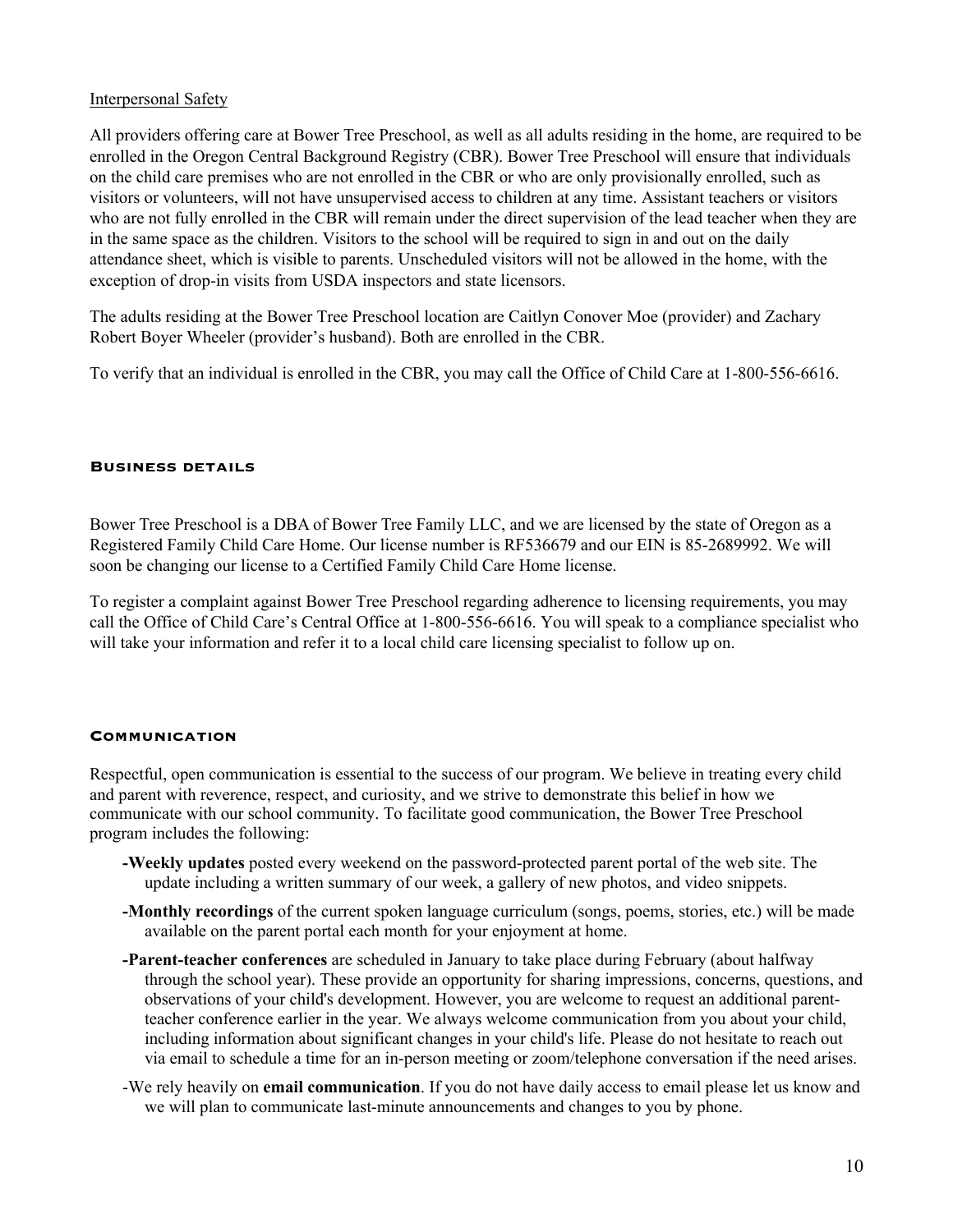-The parent portal of the **school web site**, in addition to offerings mentioned above, contains a school calendar and downloadable forms and documents such as the parent handbook.

#### *Other notes about communication:*

- **Please feel free to contact the teacher via email** (caitlyn@bowertreepreschool.com) if you have a question or concern, or if you wish to arrange a time to speak on the phone or in person about your child. We are happy to accommodate private parent conversations throughout the school year, and we encourage you to schedule them for any reason including a simple desire for support from outside the immediate family. An important part of Bower Tree Preschool's mission is to offer support to the whole family by companioning parents on their parenting journey by means of private conversations and school events, and we truly wish to be of service to you in this way.

- Please refrain from engaging the teacher in extended conversation about your child during drop off or pick up. Friendly chats are encouraged, and questions or brief updates are welcome regarding the child's day, appetite, sleep, emotions, health, etc., but longer conversations should take place at a scheduled time without the children present, both to show respect for the children and so that the discussion topic can be given full attention.

- The teacher will communicate with parents via text or phone if a child falls ill during the school day, has an unusually protracted emotional meltdown, or incurs a noteworthy injury. News of minor injuries will typically be conveyed at pickup.

#### **Festivals and celebrations**

Bower Tree Preschool marks the rhythm of the year through the celebration of non-religious festivals that focus primarily on the changes of the natural world. Each season includes at least one celebration, which typically serves as the culmination of that month's circle and story. Children experience festivals as magical and find great joy in the preparation for these events. Festivals are a time for us to step out of normal everyday life and celebrate what is happening in the world around us-- and also to acknowledge the corresponding changes taking place within us.

We will celebrate three festivals together: Michaelmas (end of September), Lantern Walk (mid November), and May Day (beginning of May). These are some of the traditional festivals celebrated in Waldorf schools around the world.

General information follows about the festivals and celebrations, and more specific information about each one will be provided via the monthly newsletters as the season approaches.

### *Michaelmas* (late September)

Michaelmas is celebrated during the harvest season, close to the autumnal equinox. As we move from the long, warm days of summer to the cool, shorter days of autumn, we begin to turn inward. The story of Michael battling and overcoming the dragon brings strength as we enter the new season. At Bower Tree Preschool, this festival is associated with the call to embark on the hero's journey, both individually and collectively: the journey to our own sacred center. We will tell our September story together (a hybrid adaptation combining the St. George / Michael story with a wonderful Swedish fairy tale) and act out the encounter with the dragon. This is a time for deeds of courage, strength, and derring-do, for empowering the angelic warrior within each of us as we bravely face-- together-- the approach of winter, our own inner monsters, and a strange and complicated world.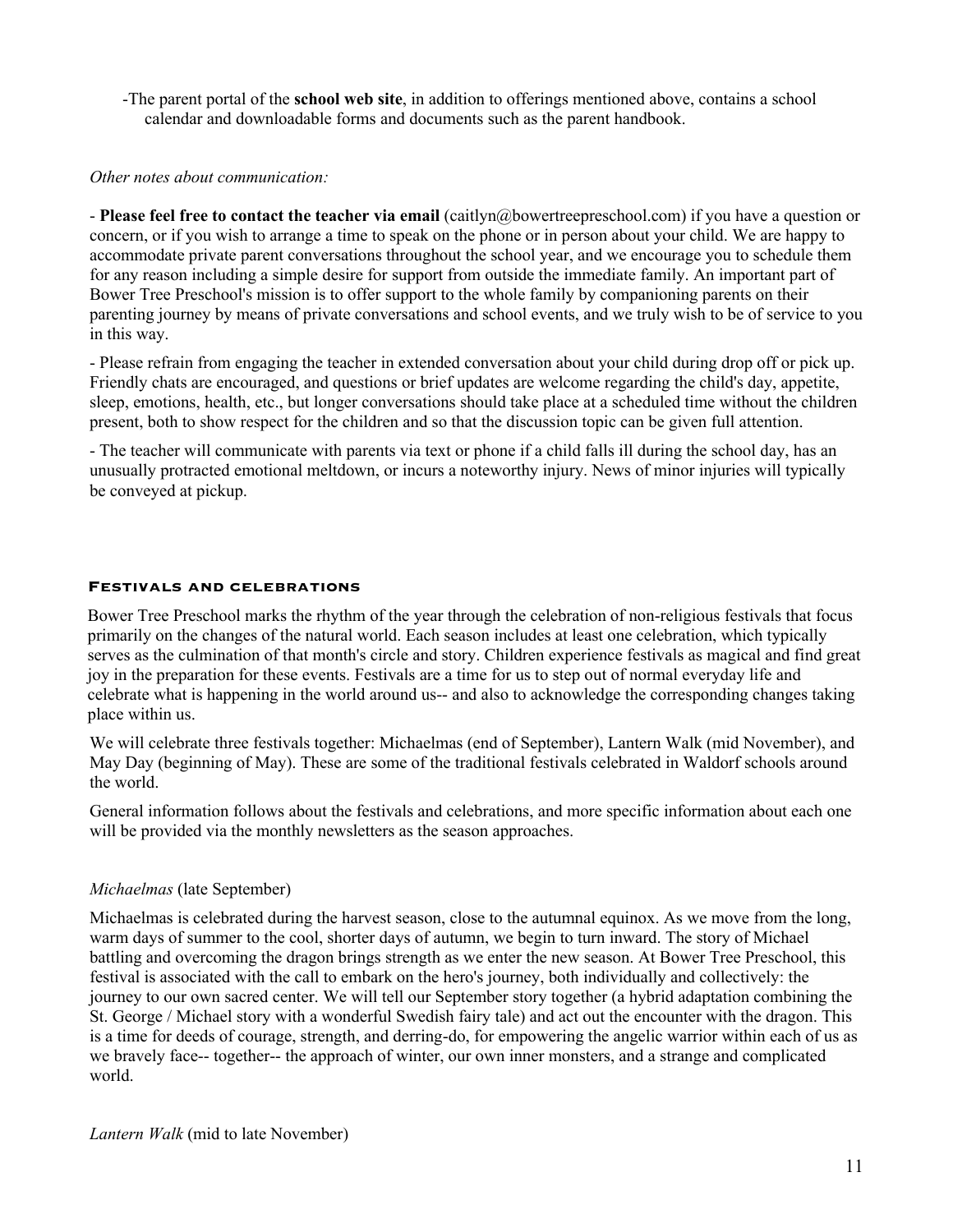A mid-November festival traditionally celebrated at Waldorf schools, the Lantern Walk (inspired by the European festival of Martinmas) is a celebration of hospitality, charity, shelter, and kindness toward others. At Bower Tree we tell a story about a young child who obtains a lantern from a Spindlewood tree to carry on her search for the disappearing fairies (vegetal forces of nature). The child meets Earth Mother underground, who reassures her and tells her about the natural cycles of death and rebirth. The story suggests that the light of the lantern is our own inner light, which guides our way through the gathering darkness as we journey toward the heart of winter, when the days will begin to grow longer again. This is a simple, humble holiday for which children craft their own lanterns and learn lantern songs that they then sing as they carry their lit lanterns through the dark. In our own family tradition, the lantern walk is followed by a simple, candlelit meal with all other lights in the house turned off.

### *May Day* (early May)

This is an ancient, joyous festival welcoming the arrival of spring. We dance around the may pole, singing spring songs (the circle that the children have been practicing all April) and weaving ribbons to celebrate the reawakening of the world. Major imagery for this holiday includes morning dew on grass, ribbons, and the leafy and flowering branches of trees.

*Other holidays:* In a more low-key way, we will also acknowledge Halloween / Dia de los Muertos, the cluster of nature-based early spring holidays in early February (including Imbolc, Candlemas, and Groundhog's Day), Valentine's Day, and the vernal equinox / Earth Day in late March or April, which we often celebrate with a planting party in the schoolyard.

### **Birthday Celebrations**

Birthday celebrations are special times when we show our appreciation for your child's presence in our school, and for their existence in the world. A birthday song is sung and a simple birthday story is told which celebrates your child's life on Earth so far. The story is followed by a birthday snack and a special gift made by the teacher for the child.

### **Conflict & Discipline**

The daily rhythm of the classroom will do a great deal to minimize conflict, as children know out of habit what is expected of them. Teachers model ways of resolving conflicts and teach children the skills they need to solve problems on their own. When necessary, the teacher may use a "time in"—a period of time where the child will work with an adult on a grounding, calming task until the child is ready to rejoin group activities. Generally speaking, in keeping with both Montessori and Waldorf pedagogies, we understand problematic behaviors to be the child's way of communicating an unmet need or unlearned skill. Rather than resorting to punitive action, our approach is to identify and address the unmet need or unlearned skill by modifying the environment (including our own behavior), teaching the social skills needed to prevent or resolve conflict (and big emotions such as anger and anxiety), or by offering different activities or lessons based on observations of the child.

In general, the teacher will follow these steps in response to a conflict among children:

**1)** Draw closer to assess whether the children can safety resolve the conflict on their own.

**2)** Intervene immediately if a child is acting with physical aggression towards another child, using light restraint and/or picking the child up if necessary. Firmly state school safety rules ("We do not hit each other" or "I will not let you hurt your friend"). Tend to any immediate concerns, such as caring for a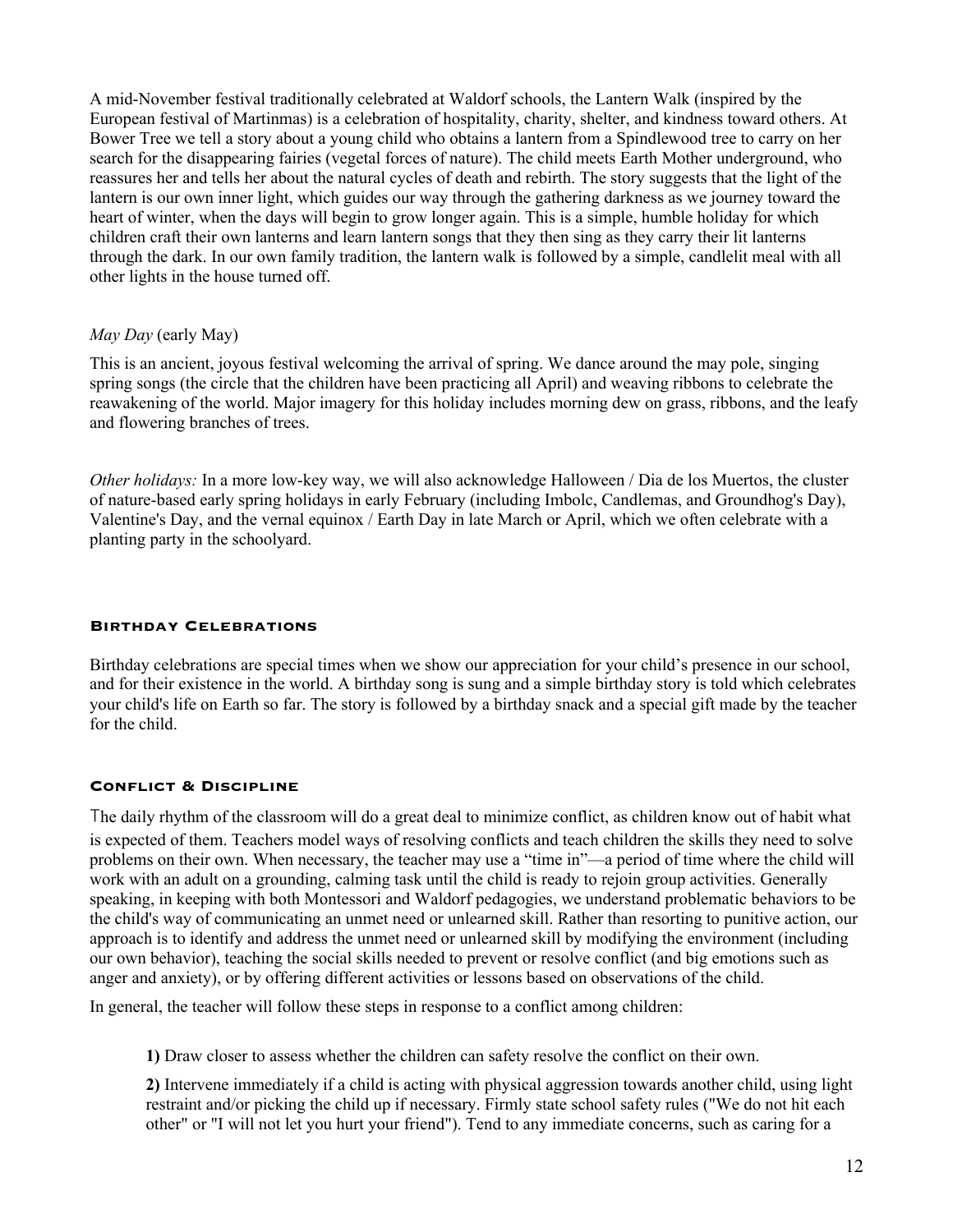crying or hurt child.

**3)** If the children cannot safety and pro-socially resolve the conflict on their own, first clearly and simply state what is happening ("I see that . . ." or "I'm noticing that . . ."). Comfort all parties and speak to the children about what happened / what is happening, in a way that encourages reflection, empathy, and emotional literacy. For example, we might use descriptive language to help children recognize and name emotions ("Did your heart beat faster when you were angry?" or "When we feel frustrated, sometimes we yell like that. What else can we do instead?") and encourage empathetic awareness ("How would you feel if she did that to you?" or "Do you remember when this happened to you? How did it make you feel?") We generally do not force apology, but we do suggest it as a way to help mend the situation by comforting someone that you've hurt. Lessons such as this one may also be taught at other times in the context of grace and courtesy lessons (a social teaching technique from Montessori).

**4)** When equilibrium has been restored, comment on that fact. ("Well, this feels better now!" or "We mended the problem! Thank you for helping him feel better.") Then, if needed, suggest or enforce a change in the children's play, for example by separating two children who are repeatedly not respecting each other's boundaries. This is usually easily accomplished by inviting one or more of the children to join the teacher in a centering activity such as peeling carrots for lunch, watering plants, or helping to prepare snack. The teacher may also redirect the children to another play or work option.

**5)** Make a note of the conflict in order to address the needed skills through future grace and courtesy lessons, true stories, or read-aloud books.

**6)** Communicate with parents after school via email if the event was noteworthy, or if behavioral patterns emerge that merit a conversation about how to better support the child/children.

There are certain serious behaviors that might result in parent meetings and, if necessary, a child being asked to leave school. These behaviors include:

- Running away or repeatedly trying to run away
- Intentionally and repeatedly injuring/hurting another person or animal
- Aggressive behavior that results in injury (whether intentional or not)
- Causing repeated and intentional harm to plants or other property
- Uncontrollable disruptive behavior
- Repeated refusal of adult guidance

In the event of an incident of serious misbehavior and/or injury, teachers will contact the parents and meet to discuss how to better support the child in the classroom. The parents and teachers will work together to draft a plan that can be addressed both at home and school. Dismissal from the program due to behavioral difficulties will occur only in the case of extreme circumstances that compromise the well-being of the other students and/or provider, after a reasonable effort has been made to remedy the issue.

#### **scheduled closures**

Bower Tree Preschool will be in session Monday through Thursday from 8:30am-3:00pm. **The program is year-round. The 2022/2023 school year will begin on Tuesday, September 6, 2022 and end on August 17, 2023.** Annual tuition (see "enrollment, fees, and tuition" section below) is divided into twelve flat monthly payments, including months with scheduled closures (below).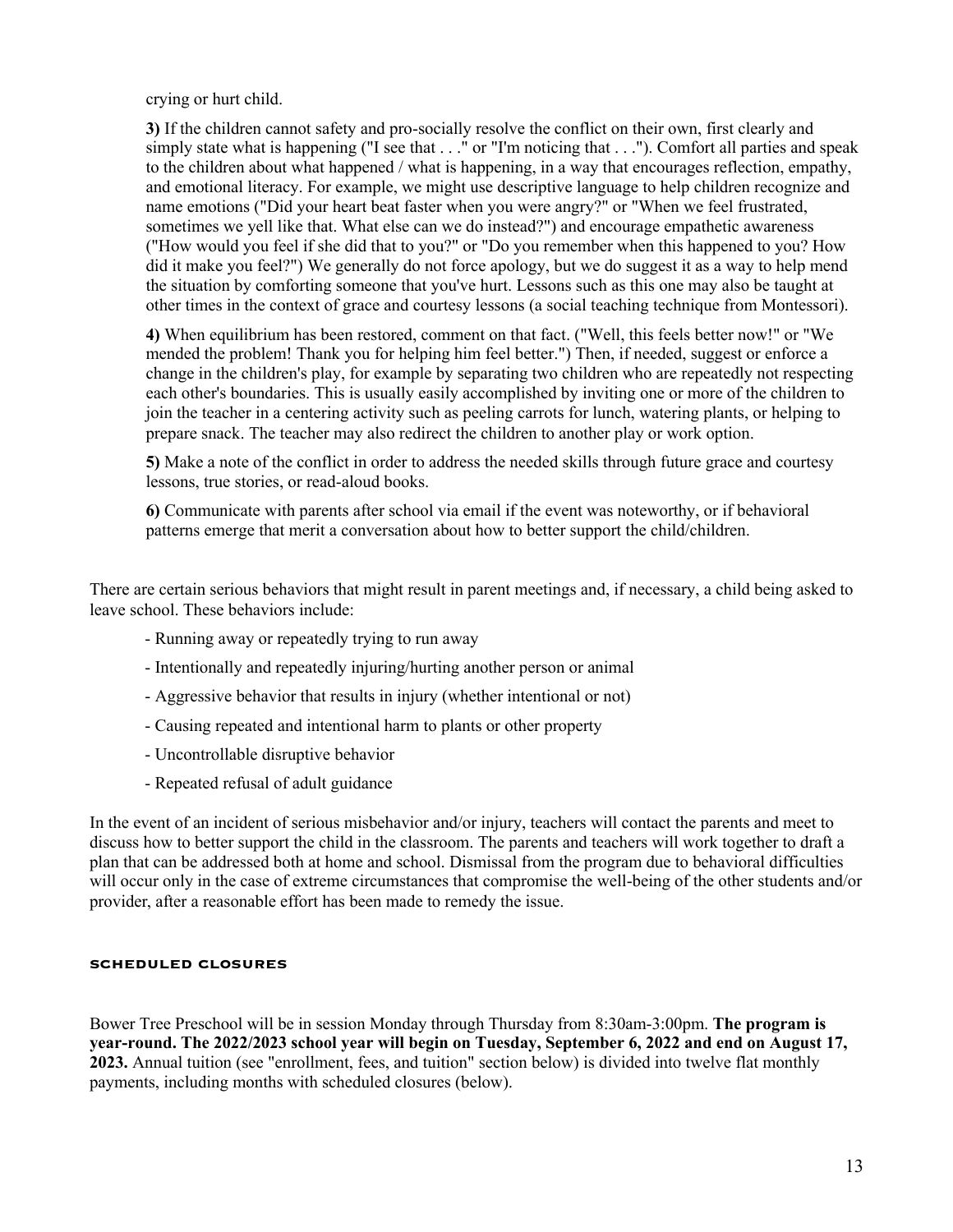Scheduled Closures 2022/2023

November 24, 2022: Thanksgiving December 19 - 29, 2022: Winter Break March 20 - 23, 2023: Spring Break June 19 - 29, 2023: Summer Break August 21 - 31, 2023: Autumn Preparation

Bower Tree Preschool will also be closed on all federal holidays.

### **Inclement Weather Policy**

Bower Tree Preschool may cancel or delay school for the day in the event of extreme weather such as freezing rain, snow, ice, or poor air quality. The same policy will be followed in the event of power outage or unsafe building conditions. The decision to close or delay will be made as early as possible so that parents can be notified promptly. In the case of poor air quality, school may be held fully indoors instead of being canceled. Bower Tree Preschool will generally follow the lead of Portland Public Schools in canceling or delaying school due to inclement weather.

### **Enrollment, fees, & tuition**

### Required Forms (8):

- Enrollment Agreement
- Emergency Card
- Medical Information Form
- General Waiver
- Topical Cream Permission Slip
- Neighborhood Walk Permission Slip
- Parent Handbook Signature Slip
- License Certificate Review Declaration (hard copy will be provided)

### Tuition & Payments

Tuition is \$1,100 for the school day schedule (Monday through Thursday, 8:30-3:00). A part-time schedule of three half days per week (Monday through Wednesday, 8:30-12:30) is available at \$600 per month, and a schedule of four half-days per week (Monday through Thursday, 8:30-12:30) is available at \$750 per month. Payment is due to the provider monthly in the form of personal check or Venmo payment (Venmo preferred). Please deliver checks in person rather than via mail. Invoices will be sent out prior to payment due date. **Tuition is due on the first day of the month. If it is paid more than five days after the due date, a \$25 late fee will**